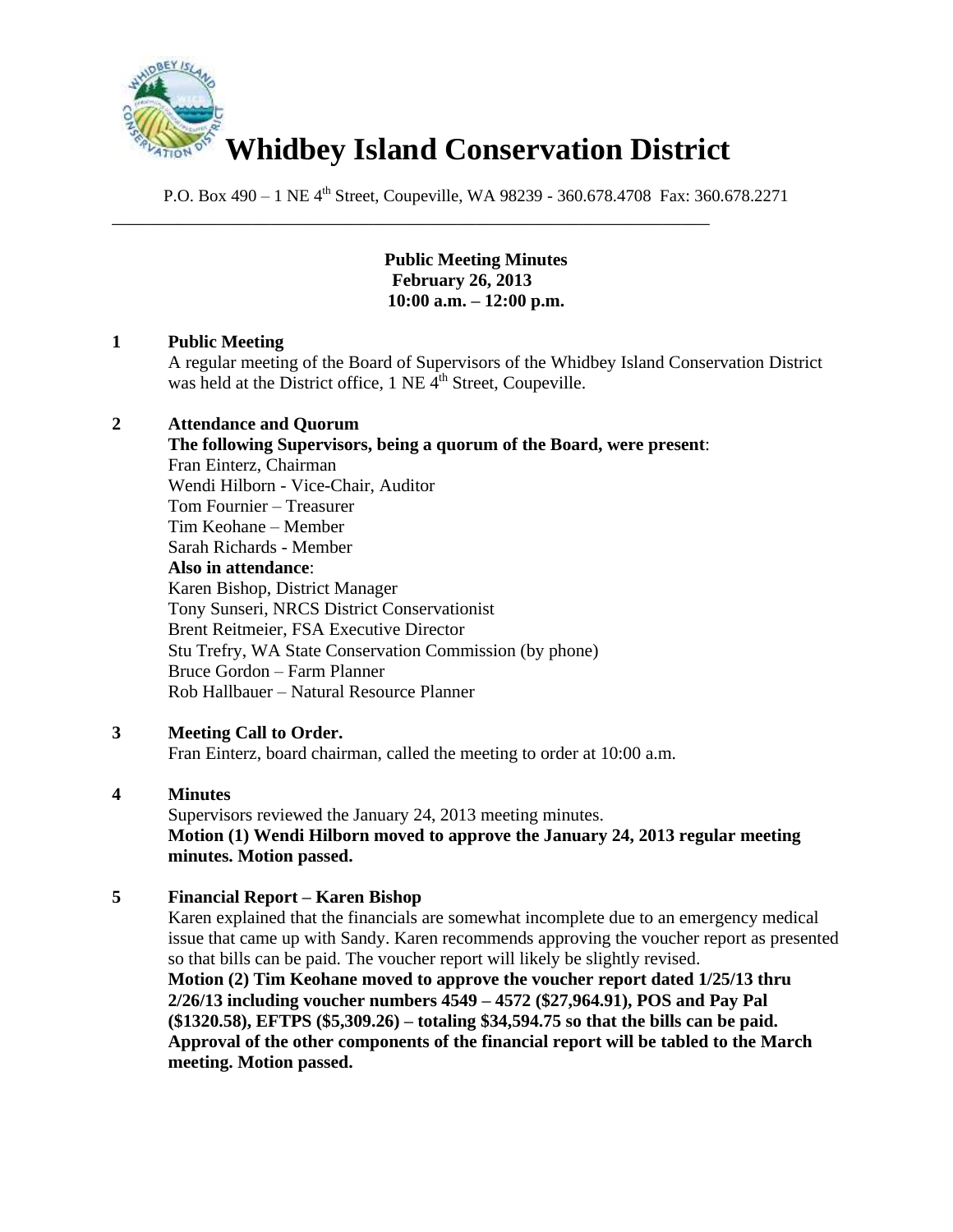At the January Board meeting, electronic bill paying was discussed. Stu Trefry reported that there is legislation currently moving through the system that would allow the state auditor to prepare a process for District's to use electronic bill paying.

### **6 Plant Sale**

Karen said the staff is dividing up duties for plant sale in Sandy's absence.

### **7 WSCC Report**

Stu Trefry reported on the legislative session so far, particularly SB5766. Stu advised the district to pay close attention to Schedule 22 and the Good Governance checklist.

### **8 NRCS Report – Tony Sunseri, District Conservationist**

Toni reported that there is \$300,000 in EQIP program money this year. Originally, the area allocation was \$526,000 but \$226,000 was pulled back leaving only one dairy and one forestry project funded. There were 4 applications for seasonal high tunnels and no organic initiative applications. EQIP sign-up ended Feb 15. On March 1, there will be a statewide sweep of funds. Toni said our Local Work Group meeting will be April 2 in Port Townsend.

# **9 FSA (Farm Service Agency) – Brent Reitmeier**

Brent covers North King, Snohomish, San Juan, Skagit and Island counties. The FSA office helps landowners participate in the farm bill programs. Brent discussed the Conservation Reserve Program (CRP), the Conservation Reserve Enhancement Program (CREP), the DCP (Direct and Counter Cyclical Program) as well as farm storage and farm loan programs.

### **10 Supervisor Report – Tim Keohane**

Tim said that he and Fran attended the WSCC meeting in Ellensburg which was helpful in understanding the status of the 3 Director Talk process status as well as tribal and buffer issues.

#### **11 Staff Reports**

## **District Manager, Karen Bishop**

Karen reported on Will Stelle's (NOAA) visit to Whidbey CD which was timely in light of recent salmon habit, water quality and buffer discussions.

Karen discussed the possible PIC (Pollution Identification and Correction) funds which have come to Island County and may offer collaborative opportunities for planning and BMP implementation. Supervisors agreed that the District should explore the openness of landowners to accept conditioned money but expressed reservations in working on planning and implementation outside of the NRCS system.

Karen proposed the following schedule for the WICD annual plan development for FY2014:

April 10 – Board planning session

April 25 – Review draft budget and FY14 plan at board meeting

May 9 – WICD awards and budget presentation

May 23 – Approval of final budget and work plan/ submission to WSCC

#### **Bruce Gordon, Farm Conservation Planner**

Bruce presented a draft proposal written by Tom Slocum for a Salmon Recovery Funding Board (SRFB) project on property in the Cultus watershed.